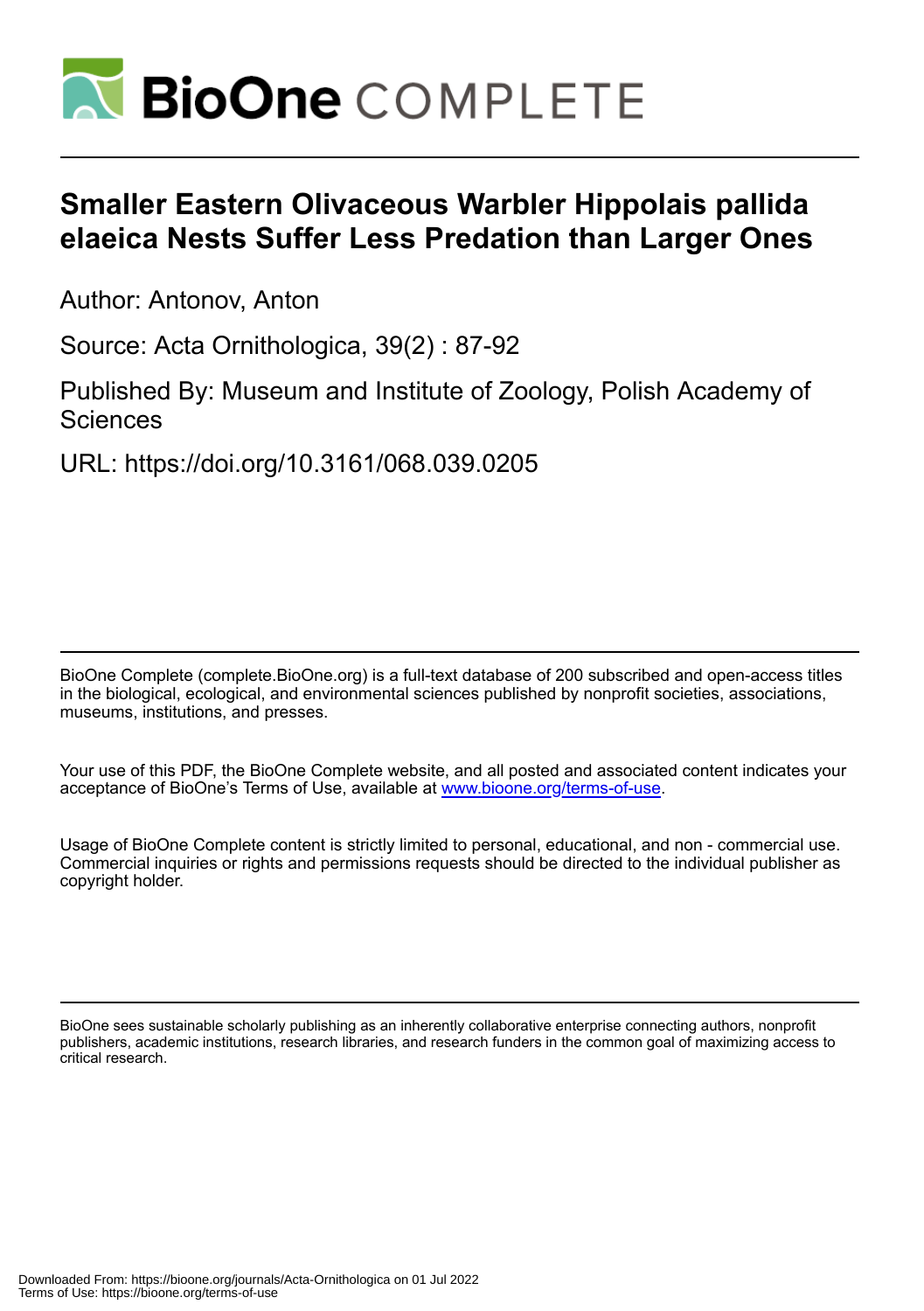# **Smaller Eastern Olivaceous Warbler** *Hippolais pallida elaeica* **nests suffer less predation than larger ones**

### Anton ANTONOV

Kozloduy 3320, bl. 64, ent. A, ap. 14, BULGARIA, e-mail: tonyant\_bg@yahoo.com

#### **Antonov A. 2004. Smaller Eastern Olivaceous Warbler** *Hippolais pallida elaeica* **nests suffer less predation than larger ones. Acta Ornithol. 39: 87–92.**

**Abstract.** The "costs of predation" hypothesis predicts that larger nests are more likely to be predated than smaller ones. However, nest size has not been found to be related to predation probability within any species. This study evaluated the "costs of predation" hypothesis in the Olivaceous Warbler during 2001–2003 in northwestern Bulgaria. Successful nests were significantly smaller and denser than those that were predated. Nest size decreased significantly during the course of the breeding season and increased with nest height. The relationship between nest size and the likelihood of predation was still significant even when the effects of laying date and nest height were controlled. Nest size was negatively related to fledging success even when only successful nests were considered. This finding is contrary to the prediction of the "sexual display" hypothesis, which states that nest size is positively related to fledging success, and suggests that nest size may signal phenotypic quality through the ability in this species to build a small but compact nest. It seems that both natural selection and sexual selection have led to the evolution of small nests in the Olivaceous Warbler. This is the most likely reason why the difference in nest-size between predated and non-predated nests was apparent, even in unmanipulated settings.

**Key words:** Olivaceous Warbler, *Hippolais pallida*, nest size, breeding, nest predation, fledgling success

Received — July 2004, accepted — Sept. 2004

#### INTRODUCTION

Avian nests are special constructions in which eggs and young develop (Soler et al. 1998b). Nest building has been viewed as a result of natural selection, and the nest has been considered an evolutionary compromise between benefits such as protection from adverse environmental conditions during incubation and early nestling stage, reduction in the energetic cost of incubation (Walsberg & King 1978, Sciurine & Kern 1980, Kern 1984), and costs such as energy expended in nest-building and predation risk (Slagsvold 1984, 1989, Lima 1987). Recently researchers have focused on nestbuilding and nest-size as sexually selected traits (Palomino et al. 1998, Soler et al. 1998a, 1998b, Soler et al. 2001, Fargallo et al. 2004).

Several non-exclusive hypotheses have been proposed to explain variation of nest size in birds. One of them, the "costs of predation" hypoth-<br>Downloaded From: https://bioone.org/journals/Acta-Ornithologica on 01 Jul 2022 ion of predators. However, predation rate in Terms of Use: https://bioone.org/terms-of-use

esis, proposes that risk of predation is one of the most important constraints on nest-size (Collias & Collias 1984, Slagsvold 1989). Nest predation is considered the main selective force for the evolution of life history traits in birds as it accounts for 80% of nest losses on average (Martin 1992, 1993a). Thus natural selection should favour life history traits that reduce the negative effects of nest predation given the importance of reproductive success to fitness (Martin 1993b). Nest conspicuousness is related to risk of nest predation (Lack 1954), because larger nests are easier to detect for predators searching visually than smaller ones. Thus large nests appear to suffer more from predation than small nests (Snow 1978). Building larger nests also may impose risk of adult predation during nest-building phase (Collias & Collias 1984) as a large nest requires more trips by the building bird which can potentially attract atten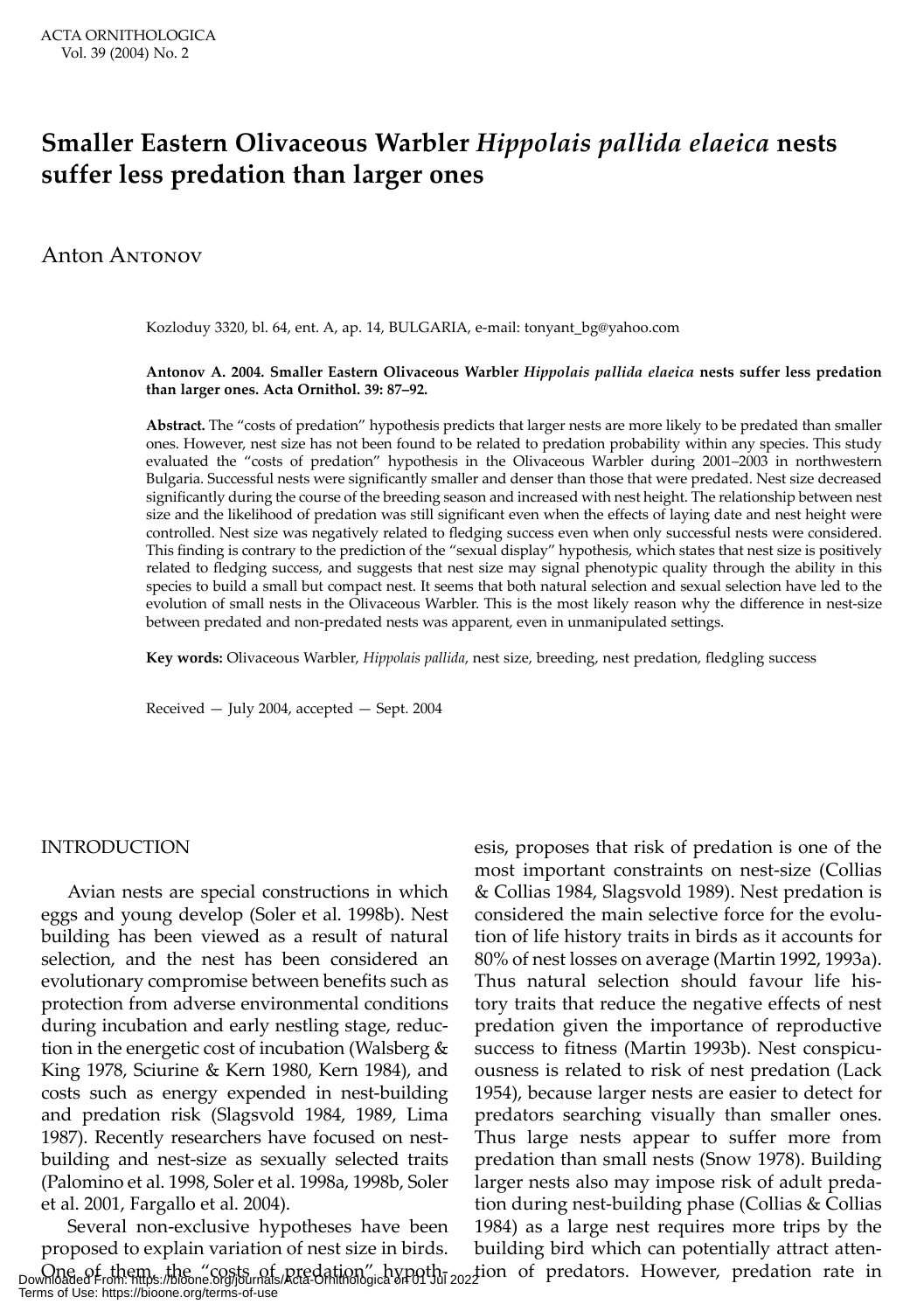several studies on individual species did not differ in relation to nest size (Pikula, 1979, Slagsvold 1982, 1989, Soler et al. 1995, Palomino et al. 1998). Soler et al. (1998a) stated that although this cost of predation as a constraint of nest-size is logical, intraspecific variation in nest-size is not related to the risk of nest predation. Møller (1990) argued that it may not be possible to find a significant effect of nest predation on nest-size in an entirely observational study because the quality of the nest-site *per se* and/or bird quality may mask the effect of nest size on nest predation. Individuals building large nests are supposed to be better quality birds which may choose territories of superior quality containing more and better secured nest-sites. Furthermore, more experienced breeders may be better able to defend their nests from predators. Thus the positive relationship of nest size and bird quality and/or nest site quality and ultimately breeding success may hide the expected positive correlation of nest size and predation probability. In experiments with real Blackbird *Turdus merula* nests containing artificial eggs, Møller (1990) found that smaller experimental nests suffered significantly less predation than larger ones. However, in the same study, active Blackbird nests did not differ in size in relation to the probability of predation. Thus, the "costs of predation" hypothesis for variation in nest size has not been supported by observational data within any species.

In this paper, I studied nest-size variation in a small open-nesting passerine species with poorly known breeding biology (Cramp 1992), the Eastern Olivaceous Warbler *Hippolais pallida elaeica*, in a population in northwestern Bulgaria. The aim of this study was to evaluate the "costs of predation" hypothesis for variation in nest size. Accordingly, predated nests were predicted to be larger than those that escaped predation. The difference in nest size between predated and nonpredated nests was considered in relation to nest height, laying date, clutch-size, hatching success and fledging success.

#### **METHODS**

The study was conducted during 2001–2003 in northwestern Bulgaria. The study area included 3 villages: Zlatia (43°46'N, 23°30'E), Gorni Tsibar (43°48'N, 23°32'E) and Ignatovo (43°46'N, 23°28'E). In northwestern Bulgaria, Olivaceous

human settlements, and build their nests from 0.45 to 7.5 m above the ground, in shrubs, bushes, tall herbs, broadleaved and coniferous trees (own data). There is no agreement regarding the contribution of male in nest building in the Olivaceous Warbler (Cramp 1992). Males arrive earlier on the breeding grounds and often choose the nest-site by building more or less developed platforms of nest material, but females may choose another site later. In Egypt, males are recorded to build the entire nest alone, though this was not observed in other studies (Cramp 1992). Others state that females build most of the nest, while males may have variable, less important contribution (Dementiev & Gladkov 1954, Pashkovski 1965, Lebedeva 1993, A. Bachvarova unpubl., Author's data). It is likely that male contribution to nest building may indicate its future parental investment (Palomino et al. 1998).

Nests were searched for systematically within territories from mid May to late July, and were visited every 2–7 days after discovery in order to record breeding parameters such as laying dates, clutch size, number of chicks hatched and number of chicks fledged. Each nest was classified as successful (producing at least 1 fledgling) or unsuccessful (complete nesting failure) according to the outcome of the breeding attempt. Nest-size measurements were done as soon as the chicks fledged or the nest was predated. The height above the ground of most nests was also measured. Predated nests which were noticeably damaged were not included in the analyses.

Nest volume and nest cup volume were calculated according to the formula:

Volume = 
$$
4/3 \times \Pi \times a^2 \times b \times z
$$
,

where:  $a$  – smallest radius,  $b$  – largest radius,  $z$  – fraction of an ellipsoid =  $\frac{1}{2}$  for cup-shaped nests (Soler et al. 1998b).

The difference in nest volume and cup volume gave material volume (Soler et al. 1998b).

For most nests, mass was also recorded. For these nests, the density of the nest wall was calculated as the ratio nest mass/material volume (Palomino et al. 1998).

Nest volume was used as a measure of nest size in the analyses. The density of the nest wall served as an index of the compactness of the nest. Hatching success was defined as the number of chicks hatched controlling for clutch-size and fledging success — the number of chicks fledged,

Warblers breed only within the boundaries of controlling for the number of chicks hatched.<br>Downloaded From: https://bioone.org/terms-of-use<br>Terms of Use: https://bioone.org/terms-of-use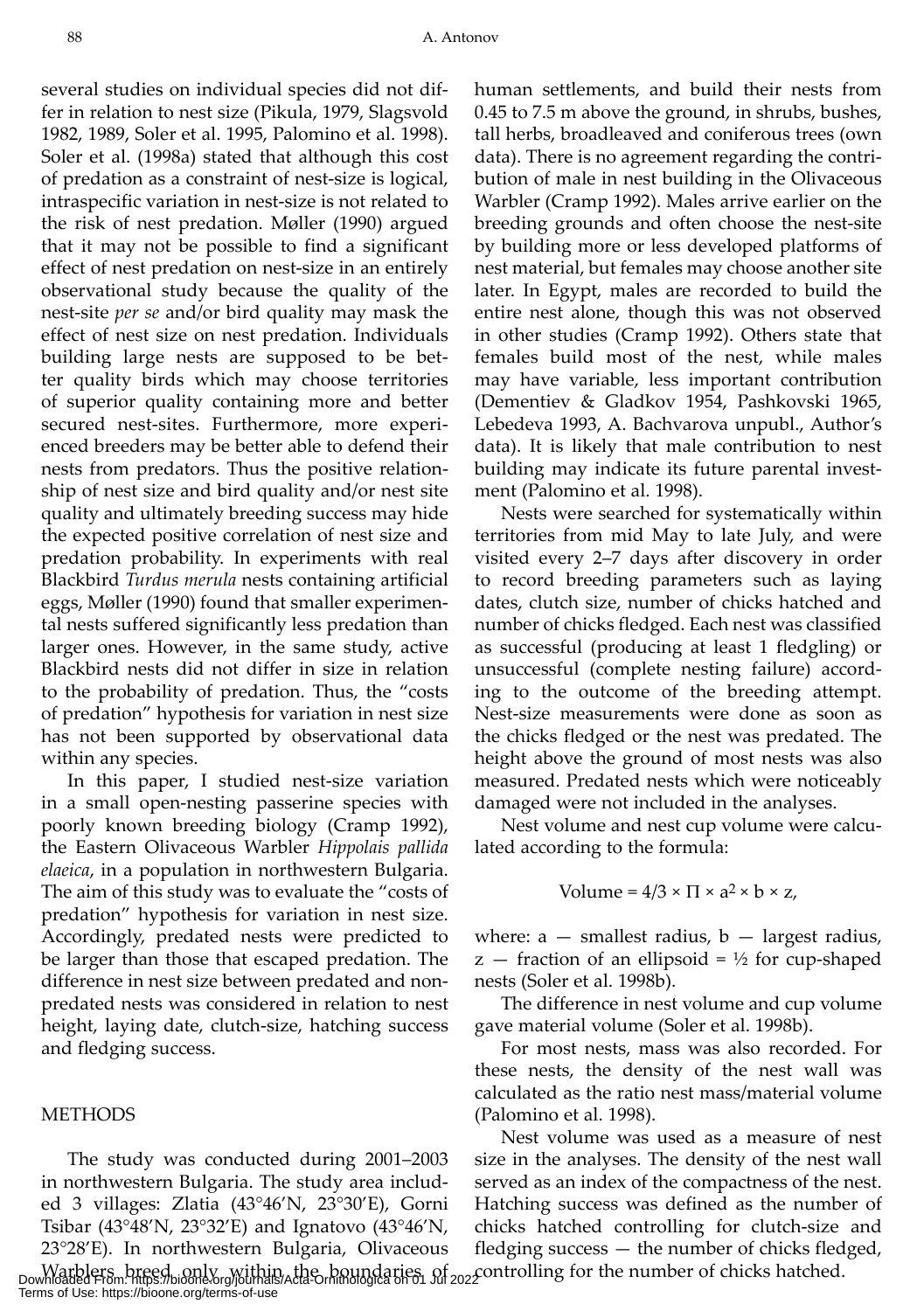Only nests that were either successful or were depredated were included in this study as the study only concerned failures to predators. Thus the sample size comprised 59 nests for which nest-size measurements were available. However, sample sizes may vary slightly from analysis to analysis as data on some variables which were correlated to nest-size was not available for all nests.

Nest volume, nest mass and laying date were normally distributed. Nest height was not normally distributed, but after a log transformation, a normal distribution was achieved. Clutch size could not be normalized and was therefore used in non-parametric procedures.

Statistical analyses were performed using SPSS. 11.0. All tests are two-tailed. Means are reported with their standard deviations.

#### RESULTS

Of 59 nests used in this study, 20 (33.9%) were predated and 39 (66.1%) escaped predation and produced at least one fledgling. The great majority of losses to predation occurred at the egg stage (17 of 20, 85%).

Nest volume of Olivaceous Warbler nests varied from 64.3 to 175.9 cm<sup>3</sup>. The coefficient of variation was 20.3%. Predated and non-predated nests differed significantly in nest volume  $(F_{1,53} = 7.54,$  $p = 0.008$ ). The effects of year ( $F_{2,53} = 2.15$ ,  $p = 0.13$ ) and the interaction success x year ( $F_{2,53} = 2.883$ ,  $p = 0.065$ ) were not significant. Successful nests were significantly smaller than unsuccessful ones  $(112.0 \pm 21.03 \text{ vs. } 128.4 \pm 25.78 \text{ cm}^3)$ . Nest volume

Table 1. Multiple linear regression model of laying date, nest height and final success on nest volume.

| Variable       | $B \pm SE$           | β-weights |          | р     |
|----------------|----------------------|-----------|----------|-------|
| (Constant)     | $159.294 \pm 14.325$ |           | 11 120   | 0.000 |
| Laying date    | $-0.793 \pm 0.274$   | $-0.351$  | $-2.900$ | 0.006 |
| Nest height    | $9.969 \pm 4.657$    | 0.261     | 2 14 1   | 0.037 |
| <b>Success</b> | $-14.422 \pm 6.217$  | $-0.284$  | $-2.320$ | በ በ24 |

was significantly and negatively correlated with the density of the nest wall ( $r = -0.68$ ,  $p < 0.0001$ , n = 56). The density of nest wall similarly differed significantly between successful and unsuccessful nests (Mann-Whitney U-test,  $U = 162$ ,  $p = 0.002$ ). Successful nests were not only smaller but had denser walls, i.e. more mass per unit nest material volume. A MANOVA model including the two components of the nest wall density, i.e. material volume and nest mass as dependents and breeding outcome as a factor, showed that only the material volume differed significantly between successful and unsuccessful nests ( $F_{1,54}$  $= 7.87$ ,  $p = 0.007$ ). Nest mass was unrelated to the probability of predation ( $F_{1,54} = 2.39$ , p = 0.13). Thus, differences in nest wall density between successful and unsuccessful nests were mainly due to variation in material volume.

A multiple linear regression model (Table 1) including laying date, nest height and success as independent variables and nest volume as a dependent was significant ( $F_{3,50} = 6.64$ , p = 0.001,  $R<sup>2</sup> = 0.29$ ). All the three factors were significant



Fig.1. Relationships of nest volume with laying date ( $r = -0.362$ ,  $p = 0.006$ ,  $n = 56$ ) and nest height (for log-transformed height: Downloaded Flom. https://biool?corg/journals/Acta-Ornithologica on 01 Jul 2022 Terms of Use: https://bioone.org/terms-of-use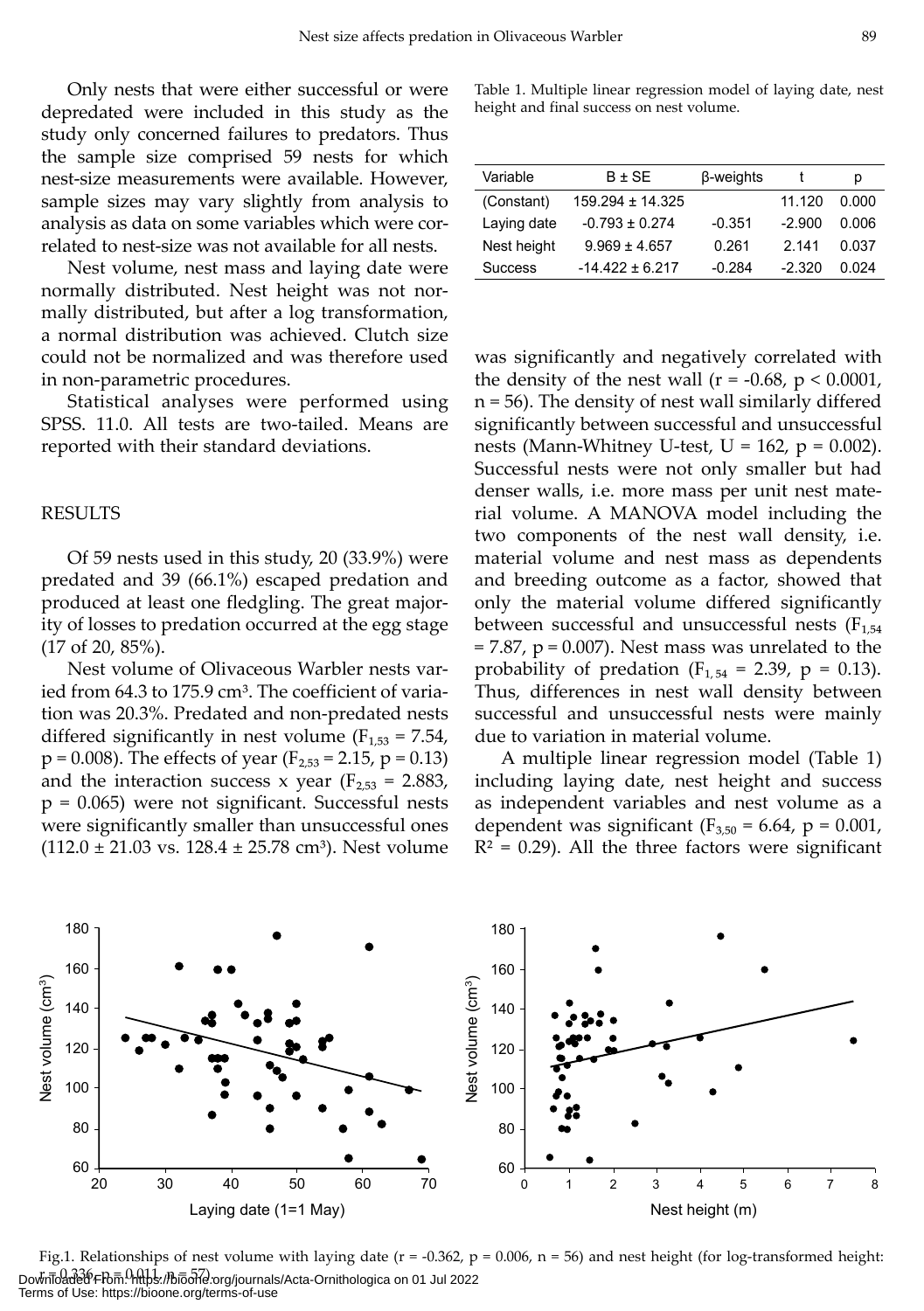and together explained 28.5% of variance in nest volume. Nest volume decreased with laying date and increased with nest height (Fig. 1). Nest height and laying date were not correlated  $(r = -0.076)$ ,  $p = 0.59$ ,  $n = 54$ ). Thus, nest volume differed significantly between successful and unsuccessful nests, even when laying date and nest height were controlled.

The probability of final success was unrelated to nest height and laying date (MANOVA, Pillai's trace =  $0.016$ , F =  $0.54$ , p =  $0.59$ ).

Clutch size was unrelated to nest volume  $(r_s = 0.17, p = 0.25, n = 49)$ . It decreased significantly with laying date  $(r_s = -0.612, p < 0.0001,$  $n = 49$ ) but did not differ significantly between successful and unsuccessful nests (Mann-Whitney U-test,  $U = 202.5$ ,  $p = 0.26$ ). Hatching success was unrelated to nest size when either all nests with complete clutches were included irrespective of nest fate (Partial  $r = -0.06$ ,  $p = 0.69$ ,  $n = 46$ ) or when predated nests were excluded (Partial  $r = 0.151$ ,  $p = 0.37$ ,  $n = 35$ ). However, fledging success was significantly correlated with nest-size when all the nests irrespective of outcome were included (r = -0.61,  $p < 0.0001$ ,  $n = 35$ ). Moreover, considering only nests which produced at least 1 fledgling, nest volume was still significantly related to fledging success (Partial  $r = -0.347$ ,  $p = 0.044$ ,  $n = 32$ ). Thus, smaller nests were associated with increased fledgling production. Fledging success was not related to laying date when either all nests were included (Partial  $r = -0.14$ ,  $p = 0.32$ ,  $n = 48$ ) or when predated nests were excluded  $(r = 0.04, p = 0.82, n = 32)$ .

Considering successful nests only, the number of fledglings was significantly and negatively correlated with nest height (Partial  $r = -0.36$ ,  $p = 0.04$ ,  $n = 31$ ).

#### DISCUSSION

Nestling activity may cause expansion of the nest cup and/or nest volume (Palomino et al. 1998). Because nests that failed did not experience deformation due to nestling activity (most were predated at the egg stage) and successful ones were measured after nestlings fledged, the results would be biased to systematically greater nestsize for successful nests. However, nest volume was greater for unsuccessful nests, i.e. the reverse of what should be expected and therefore a possible bias due to nestling activity is excluded.

This study demonstrated differential nest size in relation to the probability of nest predation in <sub>202</sub> nest size and breeding outcome.<br>Downloaded From: https://bioone.org/journals/Acta-Ornithologica on 01 Jul 2022 Terms of Use: https://bioone.org/terms-of-use

Olivaceous Warblers, and provided support for "cost of predation" hypothesis. According to the prediction, nests that escaped predation were significantly smaller in size than predated ones, which suggests that there is a directional selection for small nest size in this species. This is the first study that demonstrated such a difference for real nests in unmanipulated settings at the intraspecific level. On the other hand, the difference in nest size between successful and unsuccessful nests could be due to some other factors correlated with both nest size and the probability of predation. The importance of laying date, nest height and fledgling success (as a correlate of individual quality) is discussed below.

#### **Seasonal effects**

Predation pressure may be stochastic or follow a seasonal pattern (Filliater et al. 1994, Burhans et al. 2002). If nest size decreases during the course of the breeding season, and predation rate also does so, the relationship between nest size and the probability of predation could simply reflect the seasonal decrease of both nest size and predation pressure. Nest volume decreased significantly with laying date but there was no indication, that predation pressure followed any seasonal pattern, as successful and unsuccessful nests did not differ in relation to laying dates. Therefore, seasonal patterns cannot explain the relationship of predation and nest-size.

#### **Nest height**

The risk of predation is related to nest height in some species (e.g. Jakober & Stauber 1981, Antonov & Atanasova 2002). The higher Olivaceous Warblers built the nest above ground, the larger the nest volume became. If predation pressure was increased for higher nests, then this might explain the positive association of nest size and predation probability. However, predation risk did not show any relationship with nest height as predated and non-predated nests did not differ in nest height, which makes such a possibility unlikely.

When the nest height and laying date were controlled, nest volume still differed significantly between predated and non-predated nests, indicating that selection for nest size works at any nest heights during any time of the breeding season. However, some other nest site and/or microhabitat variables potentially correlated with predation risk and nest size, not measured in this study, could be the primary cause for the relationship of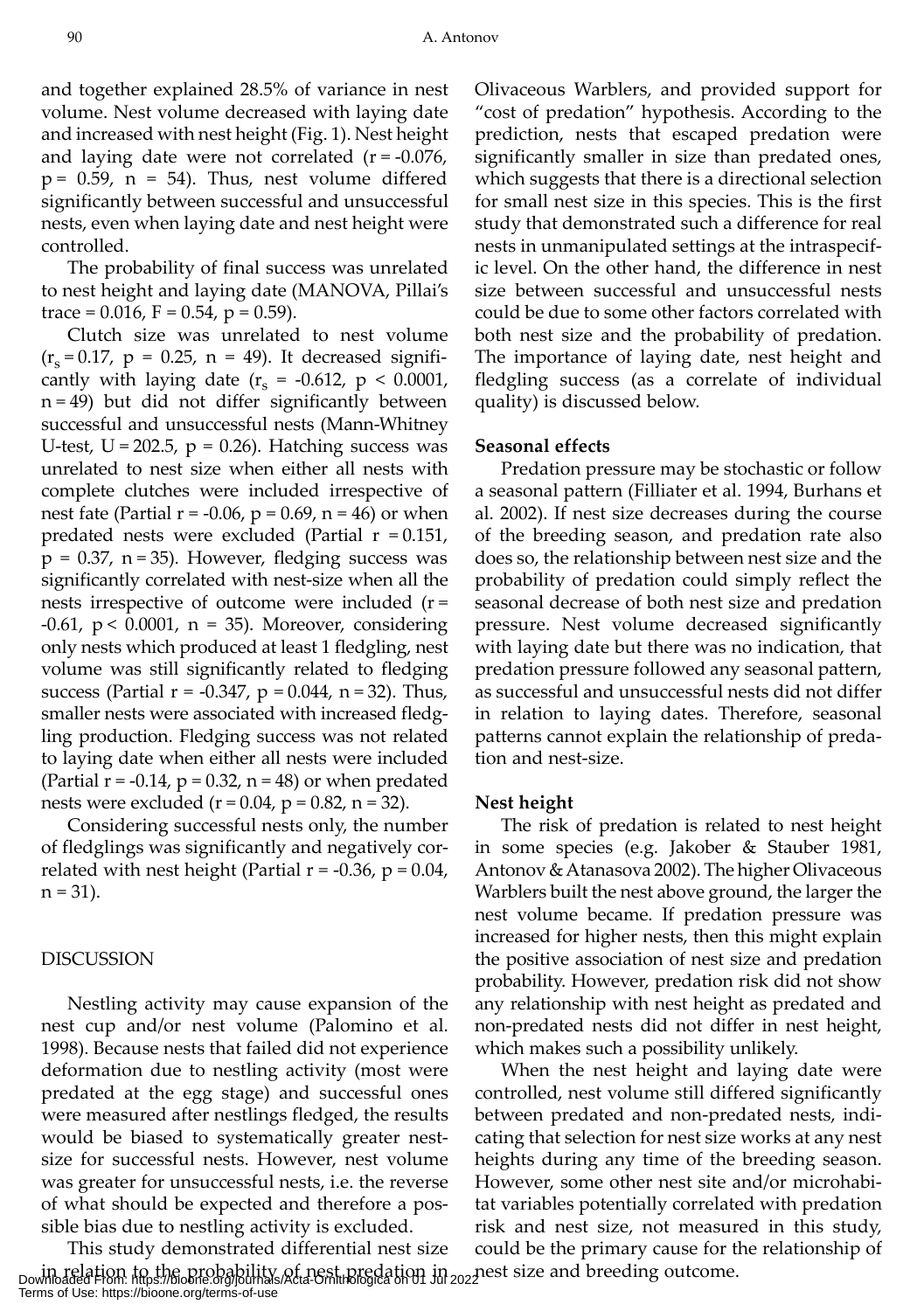#### **Individual quality**

As both sexes participate in nest building (see Methods), nest-size variation may have a sexual selection component (Soler et al. 1998a, 1998b). Fledging success (the most important fitness correlate) was negatively related to nest volume, and this relationship persisted even when only nests that produced at least one fledgling were considered. Thus, smaller nests, which were in addition less likely to be predated, may be built by high quality individuals. This finding is contrary to the prediction of "sexual display" hypothesis (Palomino et al. 1998, Soler et al. 1998b) that nest size should be positively related with fledging success because only individuals in good condition are supposed to build large nests, as nest building is costly in terms of energy expenditure and predation risk (Zahavi 1987, Soler et al. 1998b). Thus, individuals building large nests should also be better parents and nest size may be considered as an indicator of the readiness of the builder(s) to invest in reproduction (Soler et al. 1998b). In the Olivaceous Warbler, however, nests may signal phenotypic quality of the builder through different characteristics. Successful nests were not only smaller but were also more compactly built as the analysis of density of nest wall showed. Building nests as compact as possible, i.e. concentrating a given amount of nest material in as little nest volume as possible, is likely a relatively difficult and demanding task which mainly experienced builders may accomplish. Given a constant mass of nest material, smaller nests are perhaps tighter and more resistant to destruction. Thus, the ability to build a small and compact nest may be a signal of quality of the building bird in this species. One nest site variable, nest height, was negatively related to fledging success (only non-predated nests considered) and positively related to nestsize. It seems that experienced birds build smaller and more compact nests nearer the ground, and enjoy reduced predation and higher fledging success. The fact that the relationship of nest size and predation risk was evident without controlling for bird quality and/or nest-site quality could be because natural selection and sexual selection both work in the same direction, i.e. towards smaller nest size.

Nest volume in Olivaceous Warblers varied dramatically compared with intraspecific variation in nest size found in other passerines (A. Møller, pers. comm.). There was still much unexplained variation (78.5%) even after the effects of laying date, clutch size and success were controlled. 25–53. Downloaded From: https://bioone.org/journals/Acta-Ornithologica on 01 Jul 2022

Terms of Use: https://bioone.org/terms-of-use

Nest placement in Olivaceous Warblers was very variable, and nests differed greatly in the degree to which they were supported from below, and in the number of branches participating in nest attachment (own unpubl. data). "Nest support hypothesis" (Collias & Collias 1984) predicts that nests having more support from below should be smaller than those with less support. Thus, it is possible that much of the residual variation in nest size might be explained by variation in nest support. However, data on nest support are unavailable in this study.

In conclusion, I found that larger Olivaceous Warbler nests were more likely to be predated than smaller ones in unmanipulated setting, suggesting a directional selection for smaller nest size. This might be because both natural selection (through nest predation) and sexual selection (small nests likely signal better parental quality) might have selected for small nest size. Future studies, experimentally manipulating nest-size and with proper control of nest site characteristics, would be valuable, to show if smaller nests are predated less often due to their size *per se*.

#### ACKNOWLEDGEMENTS

I am very grateful to Anders Møller who read and critically commented on an earlier draft of this paper. Michael Frankis improved the English of the paper.

#### **REFERENCES**

- Antonov A., Atanasova D. 2002. Nest-site selection in the Magpie *Pica pica* in a high-density urban population of Sofia (Bulgaria). Acta Ornithol. 37: 55–66.
- Burhans D. E., Dearborn D., Thompson III F. R., Faaborg J. 2002. Factors affecting predation at songbird nests in old fields. J. Wildl. Manage. 66: 240–249.
- Collias N. E., Collias E. C. 1984. Nest building and bird behaviour. Princeton Univ. Press.
- Cramp S. (ed.). 1992. Birds of Western Palearctic. Vol. VI. Warblers. Oxford Univ. Press.
- Dementiev G. P., Gladkov N. A. 1954. [Birds of the Soviet Union]. Vol. VI. Soviet Science, Moskva.
- Fargallo J. A., Davila J. A., Potti J., de Leon A., Polo V. 2004. Nest size and hatchling sex ratio in chinstrap penguins. Polar Biol. 27: 339–343.
- Filliater T. S., Breitwisch R., Nealen P. M. 1994. Predation on Northern Cardinal nests: does choice of site matter? Condor 96: 761–768.
- Jakober H., Stauber W. 1987. Habitatansprüche des Neuntöters (*Lanius collurio*) und Maßnahmen für seinen Schutz. Beih. Veröff. Naturschutz Landschaftspflege Bad. Württ. 48: